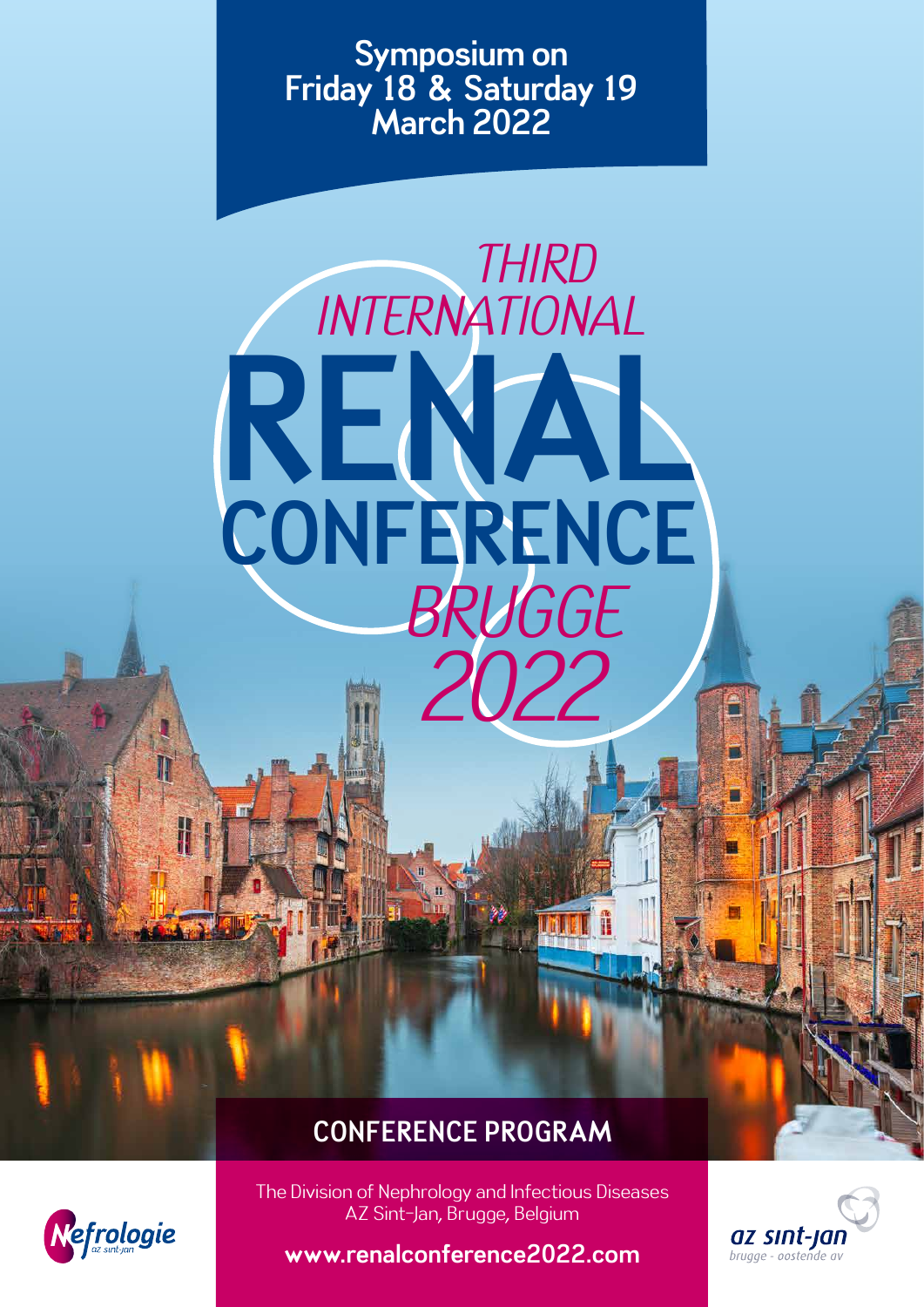## PROGRAM - Friday 18/03/2022

| <b>Morning</b>           |                                                                                                                                                       |  |  |
|--------------------------|-------------------------------------------------------------------------------------------------------------------------------------------------------|--|--|
| Moderators:              | <b>Amaryllis Van Craenenbroeck (UZ Leuven)</b><br><b>Wim Terryn</b> (Jan Yperman Ziekenhuis, leper)                                                   |  |  |
| 09.00 - 09.05    Nelcome |                                                                                                                                                       |  |  |
|                          | 09.05 - 09.50 <b>Jürgen Floege</b> (University Hospital, Aachen)<br>Current treatment of IqA nephropathy                                              |  |  |
| $09.50 - 10.35$          | <b>Hans-Joachim Anders</b> (University Hospital, München)<br>Treatment of SLE nephritis: state-of-the-art and novel therapie                          |  |  |
| Coffee Break             |                                                                                                                                                       |  |  |
| $11.00 - 11.30$          | <b>An De Vriese</b> (AZ Sint-Jan, Brugge)<br>Treatment of catheter-related bloodstream infections in hemodialysis                                     |  |  |
| $11.30 - 12.00$          | Hans Van Der Meersch (AZ Sint-Jan, Brugge)<br>Movel insights in Hyperaldosteronism                                                                    |  |  |
|                          | 12.00 - 12.45 Sir Peter Ratcliffe (Francis Crick Institute, London)<br>I Elucidation of cellular oxygen sensing mechanisms: implications for medicine |  |  |

#### *Afternoon*

| Moderators:     | <b>Barbara Van den Bergh (AZ Sint-Jan Brugge)</b><br><b>Jill Vanmassenhove</b> (UZ Gent)                                                                         |                         |
|-----------------|------------------------------------------------------------------------------------------------------------------------------------------------------------------|-------------------------|
|                 | 13.45 - 14.30 Mark Perazella (Yale University School of Medicine, New Haven)<br>If the intersections between the kidney and cancer, what should clinicians know? |                         |
| $14.30 - 15.15$ | <b>Biff Palmer</b> (University of Texas Southwestern Medical Center, Dallas)<br>I New insights in the pathophysiology and treatment of hyperkalemia              |                         |
| Coffee Break    |                                                                                                                                                                  |                         |
|                 | $15.45 - 16.30$ Sunil Badve (St George Hospital, Sydney)<br>Current insights in uric acid-lowering therapy                                                       |                         |
| $16.30 - 17.15$ | <b>Biff Palmer</b> (University of Texas Southwestern Medical Center, Dallas)<br>Interesting electrolyte and acid-base cases                                      |                         |
| $17.30 - 18.30$ | To be announced                                                                                                                                                  | 1HIRI)<br>INTERNATIONAI |

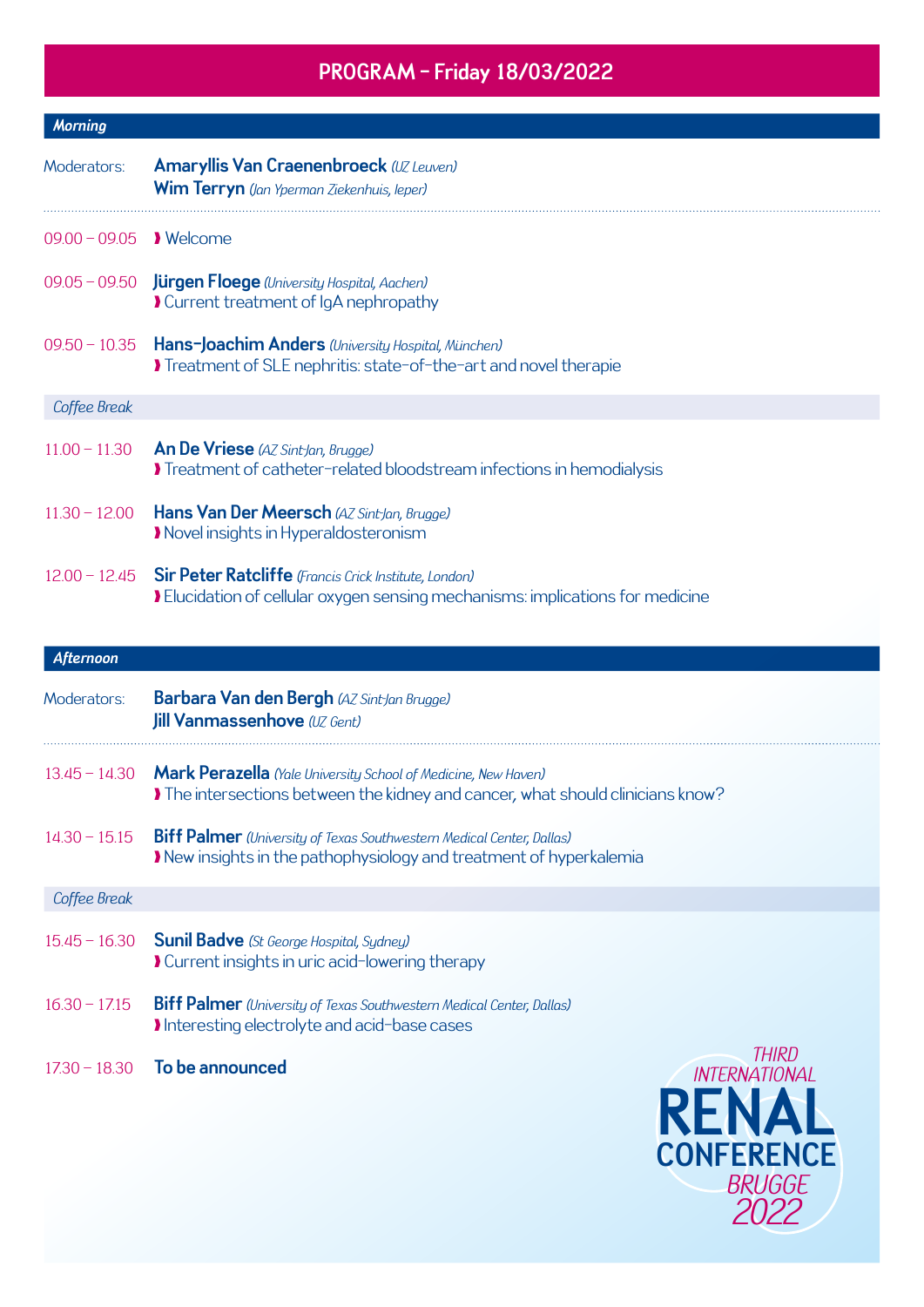## PROGRAM - Saturday 19/03/2022

| <b>Morning</b>           |                                                                                                                                                                                          |
|--------------------------|------------------------------------------------------------------------------------------------------------------------------------------------------------------------------------------|
| Moderators:              | <b>Karlien François</b> (UZ Brussel)<br><b>Bert Vandewiele</b> (AZ Sint-Lucas Brugge)                                                                                                    |
| 09.00 - 09.05    Nelcome |                                                                                                                                                                                          |
|                          | 09.05 - 09.50 Fernando Fervenza (Mayo Clinic, Rochester)<br>Novelties in diagnosis and treatment of membranous nephropathy                                                               |
| $09.50 - 10.35$          | Sanjeev Sethi (Mayo Clinic, Rochester)<br>Monoclonal gammopathies and the kidney                                                                                                         |
| Coffee Break             |                                                                                                                                                                                          |
| $11.00 - 11.30$          | Pieter Gillard (University Hospital, Leuven)<br>Pharmacotherapy of diabetic nephropathy: the endocrinologist perspective                                                                 |
| $11.30 - 12.00$          | <b>Hiddo Lambers Heerspink</b> (University Medical Center, Groningen)<br>Pharmacotherapy of diabetic nephropathy: the nephrologist perspective                                           |
| $12.00 - 12.30$          | <b>Jens Van Praet</b> (AZ Sint-Jan, Brugge)<br>Prevention and treatment of SARS-CoV-2 infection in dialysis                                                                              |
| <b>Afternoon</b>         |                                                                                                                                                                                          |
| Moderators:              | Pieter Vermeiren (AZ Sint-Jan Brugge)<br><b>Lissa Pipeleers (UZ Brussel)</b>                                                                                                             |
| $13.30 - 14.15$          | <b>Hariharan Sundaram</b> (University of Pittsburgh)<br>I Long-term survival after kidney transplantation                                                                                |
| $14.15 - 14.45$          | Vladimir Tesar (Charles University and General Hospital, Prague)<br>Complement inhibition in renal disease                                                                               |
| $14.45 - 15.15$          | Stefaan Vandecasteele (AZ Sint-Jan Brugge)<br>I Update in the treatment of gramnegative infections in dialysis                                                                           |
| Coffee Break             |                                                                                                                                                                                          |
| $15.45 - 16.45$          | Sanjeev Sethi, Fernando Fervenza (Mayo Clinic, Rochester),<br>Tom Dejagere (Jessa Hasselt),<br>Line Heylen (ZOL Genk),<br>THIRD<br><b>Wendy Engelen (ZNA Antwerpen)</b><br>INTERNATIONAL |

- ❱ Clinicopathological Conference
- 16.45 17.15 Dries Deleersnijder, Ben Sprangers *(UZ Leuven)* Karel Van Damme, Steven Van Laecke *(UZ Gent)* ❱ for the FCGG (Flemish Collaborative Glomerulonephritis Group)